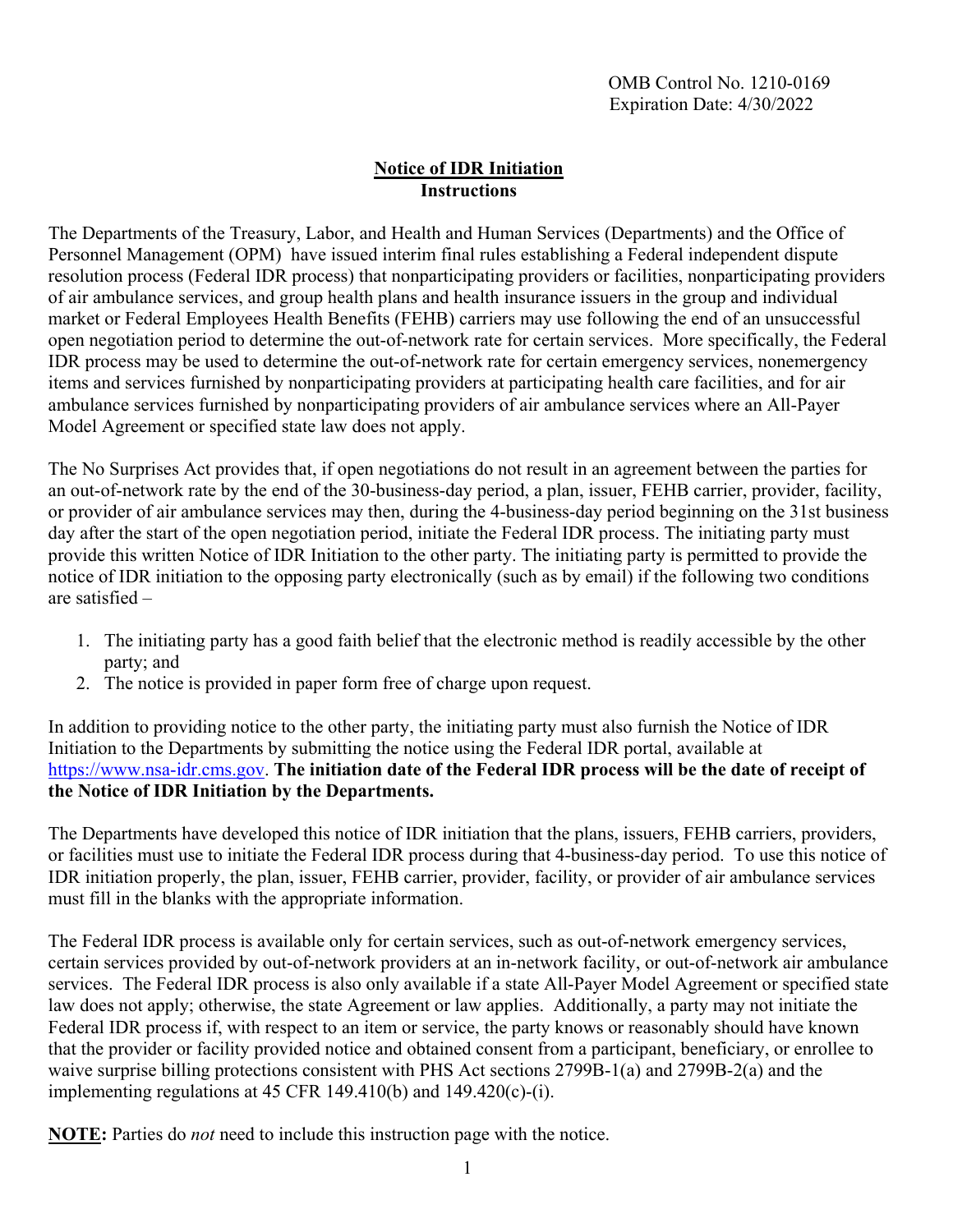#### **Paperwork Reduction Act Statement**

 information unless it is approved by OMB under the PRA, and displays a currently valid OMB control number, control number. See 44 U.S.C. 3507. Also, notwithstanding any other provisions of law, no person shall be According to the Paperwork Reduction Act of 1995 (Pub. L. 104-13) (PRA), no persons are required to respond to a collection of information unless such collection displays a valid Office of Management and Budget (OMB) control number. The Department notes that a Federal agency cannot conduct or sponsor a collection of and the public is not required to respond to a collection of information unless it displays a currently valid OMB subject to penalty for failing to comply with a collection of information if the collection of information does not display a currently valid OMB control number. See 44 U.S.C. 3512.

 The public reporting burden for this voluntary collection of information is estimated to be 2 hours and 15 Interested parties are encouraged to send comments regarding the burden estimate or any other aspect of this minutes per response, including time for reviewing general information about requesting assistance, gathering information, completing and reviewing the collection of information, and uploading attachments if applicable. collection of information, including suggestions for reducing this burden, to the U.S. Department of Labor, Employee Benefits Security Administration, Office of Regulations and Interpretations, Attention: PRA Clearance Officer, 200 Constitution Avenue, N.W., Room N-5718, Washington, DC 20210 or email  $ebsa.$ opr $@$ dol.gov and reference the OMB Control Number 1210-0169. Note: Please do not return the completed request for assistance to this address.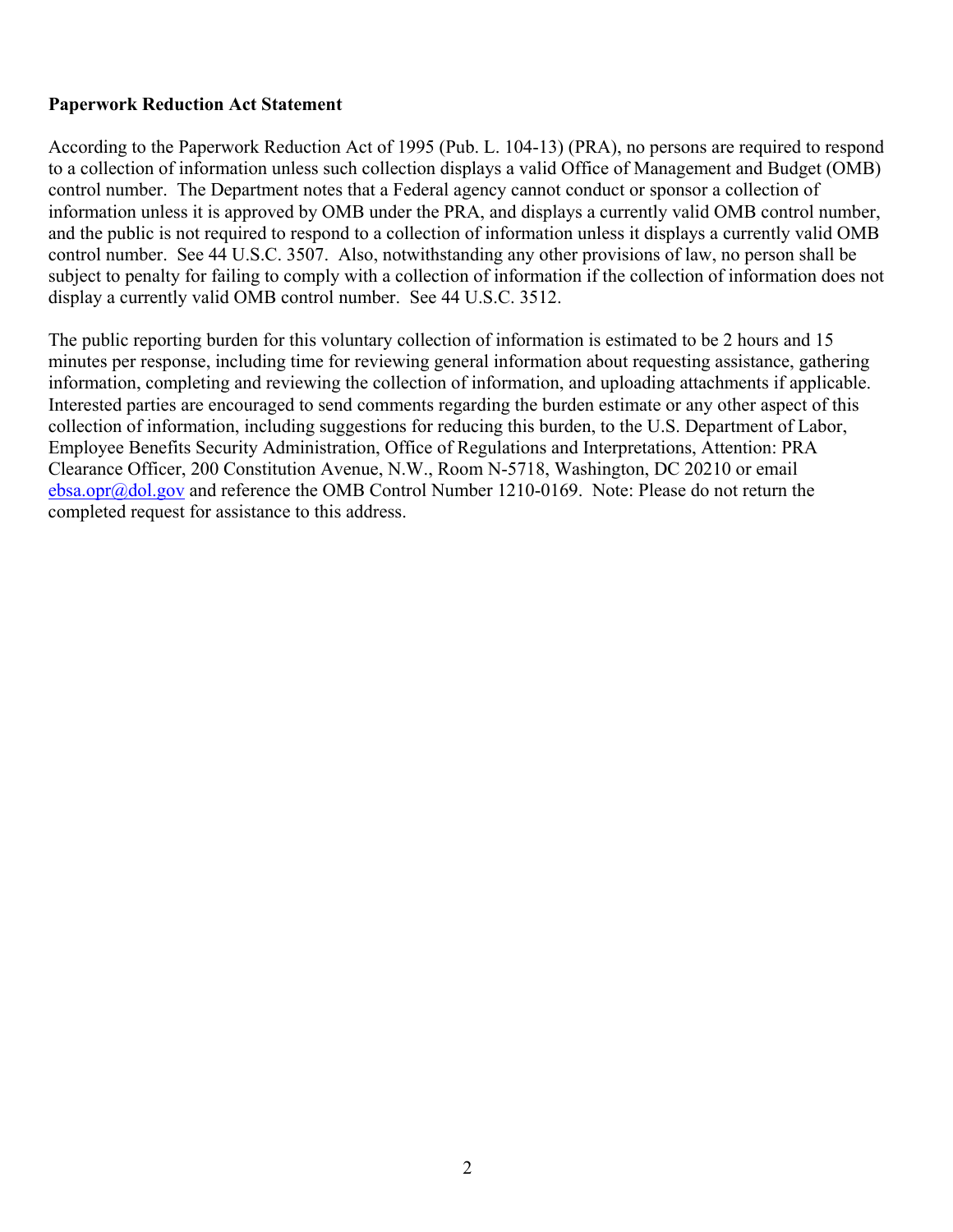### **Notice of IDR Initiation**

[Enter date of notice]

 such item(s) and service(s). The [*insert appropriate descriptor* – group health plan, health insurance issuer, Federal Employees Health Benefits (FEHB) carrier, health care provider, health care facility, or provider of air ambulance services] that was also a party to the open negotiation period has decided to initiate the Federal independent dispute resolution (Federal IDR) process. Under the Federal IDR process, a certified IDR entity will now select the out-of-network rate for the item(s) or service(s) at issue if we do not agree on an out-of- network rate. Please note that initiating the Federal IDR process does not prohibit us from reaching an agreement on a payment amount after the open negotiation period has ended and before the certified IDR entity determines the payment amount. For more information on the Federal IDR process, visit [h](https://www.nsa-idr.cms.gov/)[ttps://www.nsa](https://www.nsa)idr.cms.gov. You are receiving this notice because you were a party to an open negotiation period for [emergency service(s), certain item(s) and service(s) provided by out-of-network provider(s) at an in-network facility, or air ambulance services *insert as appropriate*] that has expired without reaching an agreement for an out-of-network rate for

[idr.cms.gov.](https://www.nsa-idr.cms.gov/)<br>In order to initiate the Federal IDR process, a party must submit this Notice of IDR Initiation to the other party within the 4-business-day period beginning on the 31st business day after the start of the open negotiation period.

 The initiating party must also furnish the Notice of IDR Initiation to the Departments by submitting notice using the Federal IDR portal, available at<https://www.nsa-idr.cms.gov>. **The initiation date of the Federal IDR process will be the date of receipt of the Notice of IDR Initiation by the Departments.** 

 After notice is provided to the Departments, you and the initiating party will have no more than 3 business days to mutually agree on a certified IDR entity.<sup>1</sup> This notice indicates the initiating party's preferred certified IDR entity. You and the initiating party may agree to use this certified IDR entity, or you and the initiating party may entity to be selected within the 3-business-day time frame, then the Departments will select a certified IDR agree to use another certified IDR entity. If you and the initiating party are unable to agree on a certified IDR entity through a random selection method.

 Within 4 business days of initiation, the parties must electronically submit the notice of the certified IDR entity selectionor failure to select to the Departments using the Federal IDR portal, available at [https://www.ns](https://www.nsa)[a](https://www.nsa-idr.cms.gov/)[idr.cms.gov](https://idr.cms.gov)[.](https://www.nsa-idr.cms.gov/) If the parties have selected a certified IDR entity, the notice of selection must include: (1) the the other party did not respond) that the selected certified IDR entity does not have a disqualifying conflict of failed to select a certified IDR entity. If you believe that the Federal IDR process is not applicable, you must (or failure to select) is required. You may obtain a copy of the notice of the certified IDR entity selection or name of the certified IDR entity; (2) the certified IDR entity number (a unique identification number assigned to each certified IDR entity by the Departments); and (3) an attestation by the parties (or by the initiating party if interest. If the parties have failed to select a certified IDR entity, the notice should indicate that the parties have also provide information regarding the lack of applicability on the same timeframe that the notice of selection failure to select at [https://www.nsa-idr.cms.gov.](https://www.nsa-idr.cms.gov/) If the party in receipt of the notice of IDR initiation fails to object within 3 business days, the preferred certified IDR entity identified in the notice of IDR initiation will be

 $\overline{a}$  $1$  Once the certified IDR entity is selected, the party that sent the notice of IDR initiation must notify the Departments of the selection, as soon as reasonably possible, but no later than 1 business day after such selection.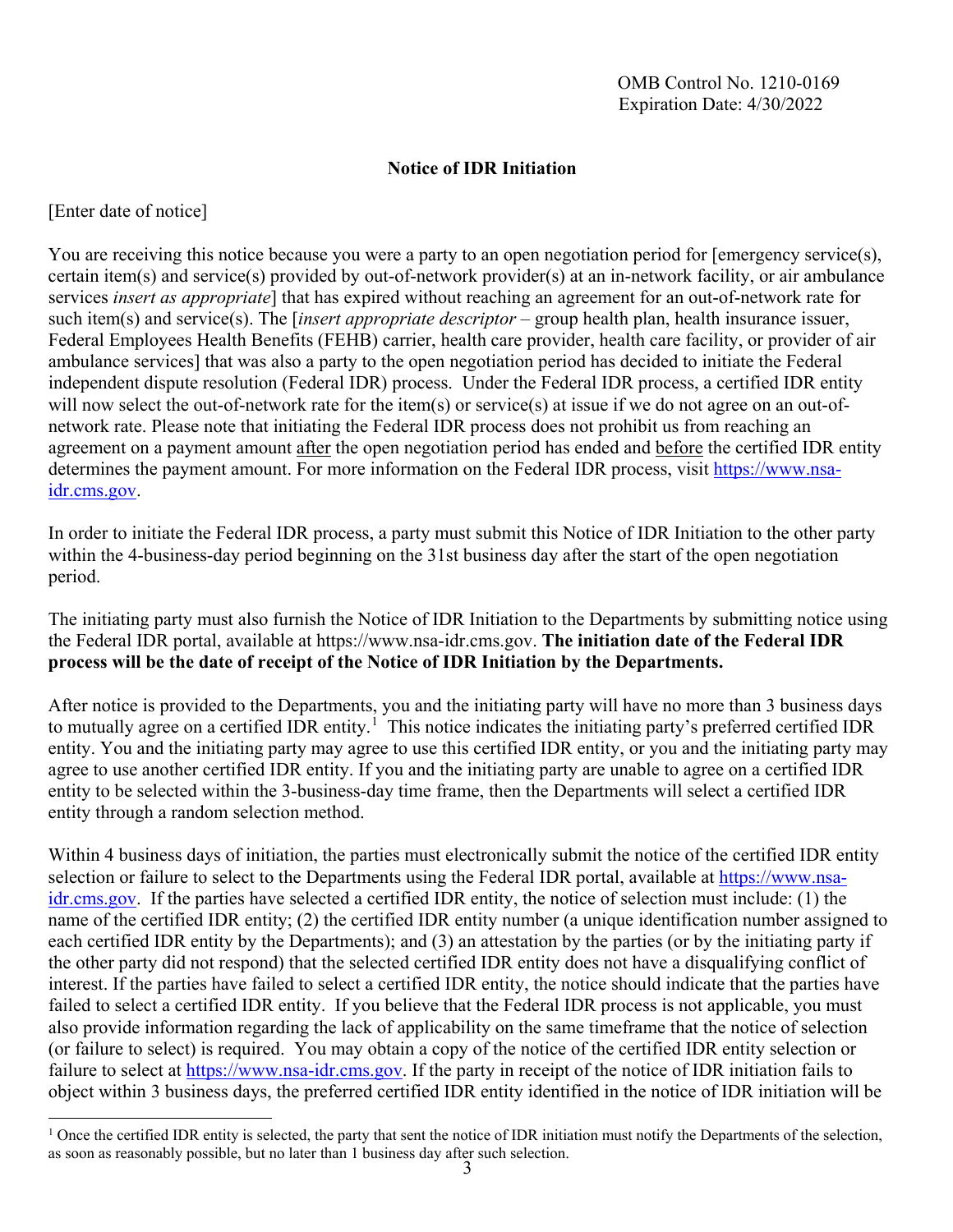selected, and will be treated as jointly agreed upon, provided that the certified IDR entity does not have a conflict of interest.

 parties, the certified IDR entity must notify the Departments through the Federal IDR portal within 3 business days, and the Departments will notify the parties. Upon notification, the parties will have 3 business days to select another certified IDR entity or will notify the Departments of a failure to select so that the Departments may randomly select another certified IDR entity. If the selected certified IDR entity is unable to attest that it does not have any conflicts of interest with the

may randomly select another certified IDR entity.<br>If an All-Payer Model Agreement or specified state law does apply, please inform the initiating party and the requisite state entity to which this matter should be addressed under the Agreement or law. If an All-Payer Model Agreement or specified state law applies, the item(s) and/or service(s) will not be eligible for the Federal IDR process.

 Following selection of the certified IDR entity, you and the initiating party will have 10 business days to provide payment amount offers and additional information to the certified IDR entity.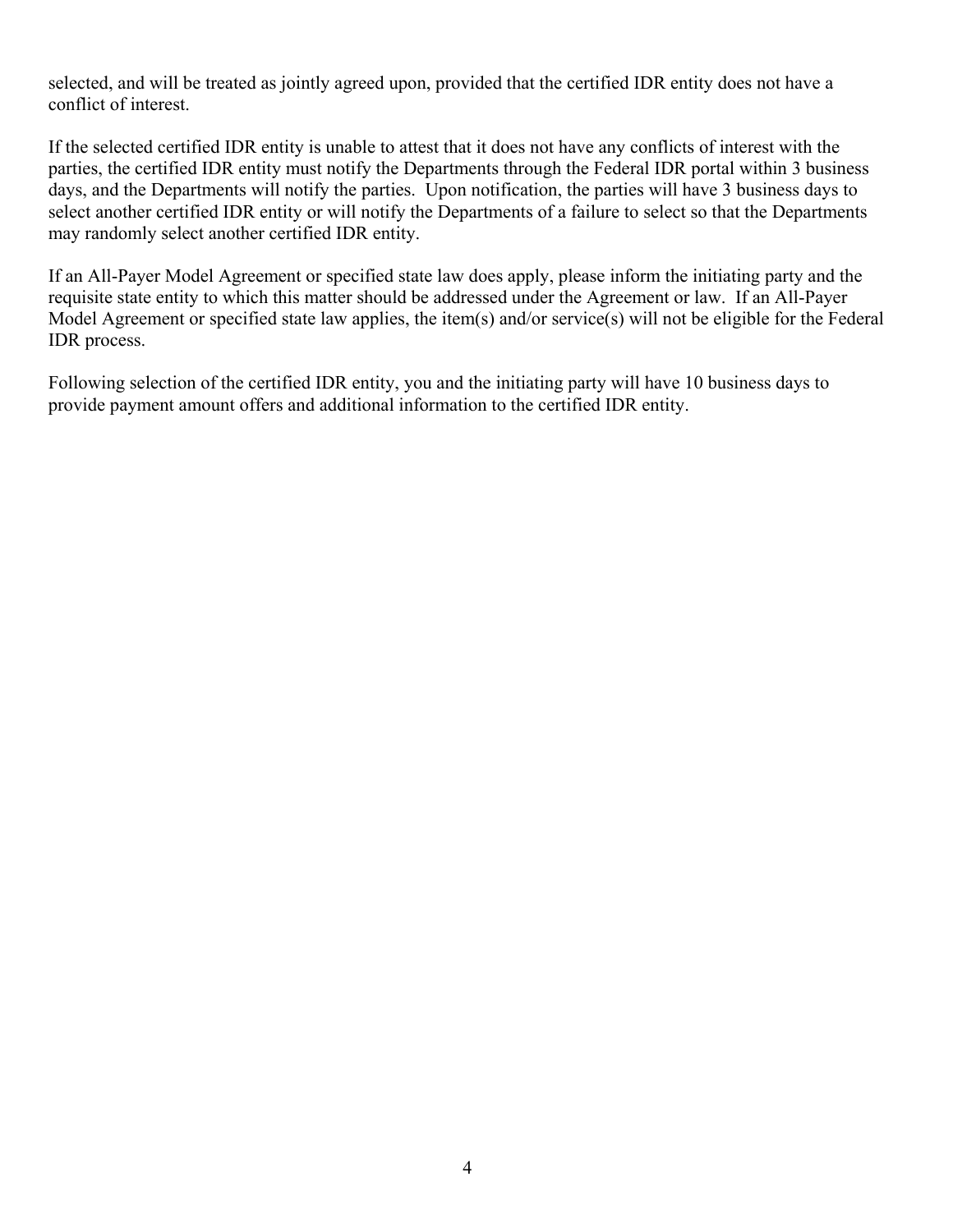# **[INFORMATION TO BE COMPLETED BY THE INITIATING PARTY]**

## **1. Initiating party is (check one):** ☐ **Plan** ☐ **Issuer** ☐ **FEHB Carrier** ☐ **Health care provider**  ☐ **Health care Facility** ☐ **Provider of air ambulance services**

### **2. Qualified IDR Item(s) or Service(s)** [insert additional rows as appropriate]

|    | Description of qualified IDR<br>$item(s)$ or service(s) | Batched<br>(Y/N) | Date of<br>$item(s)$ or<br>$s$ ervice $(s)$ | Location where<br>$item(s)$ or service(s)<br>were furnished<br>(include state) | Service<br>code(s) | Place-of-<br>service<br>code(s) |
|----|---------------------------------------------------------|------------------|---------------------------------------------|--------------------------------------------------------------------------------|--------------------|---------------------------------|
|    |                                                         |                  |                                             |                                                                                |                    |                                 |
| 2. |                                                         |                  |                                             |                                                                                |                    |                                 |
| 3. |                                                         |                  |                                             |                                                                                |                    |                                 |
| 4. |                                                         |                  |                                             |                                                                                |                    |                                 |
|    |                                                         |                  |                                             |                                                                                |                    |                                 |

### **3. Group Health Plan/Health Insurance Issuer/FEHB Carrier Information**

| Name:                                             |
|---------------------------------------------------|
| Address:                                          |
| Fax Number: $\begin{pmatrix} 0 & 1 \end{pmatrix}$ |
|                                                   |
|                                                   |
|                                                   |

### **4. Health Care Provider/Health Care Facility/Provider of Air Ambulance Services Information**

| Name: |  |
|-------|--|
|       |  |
|       |  |